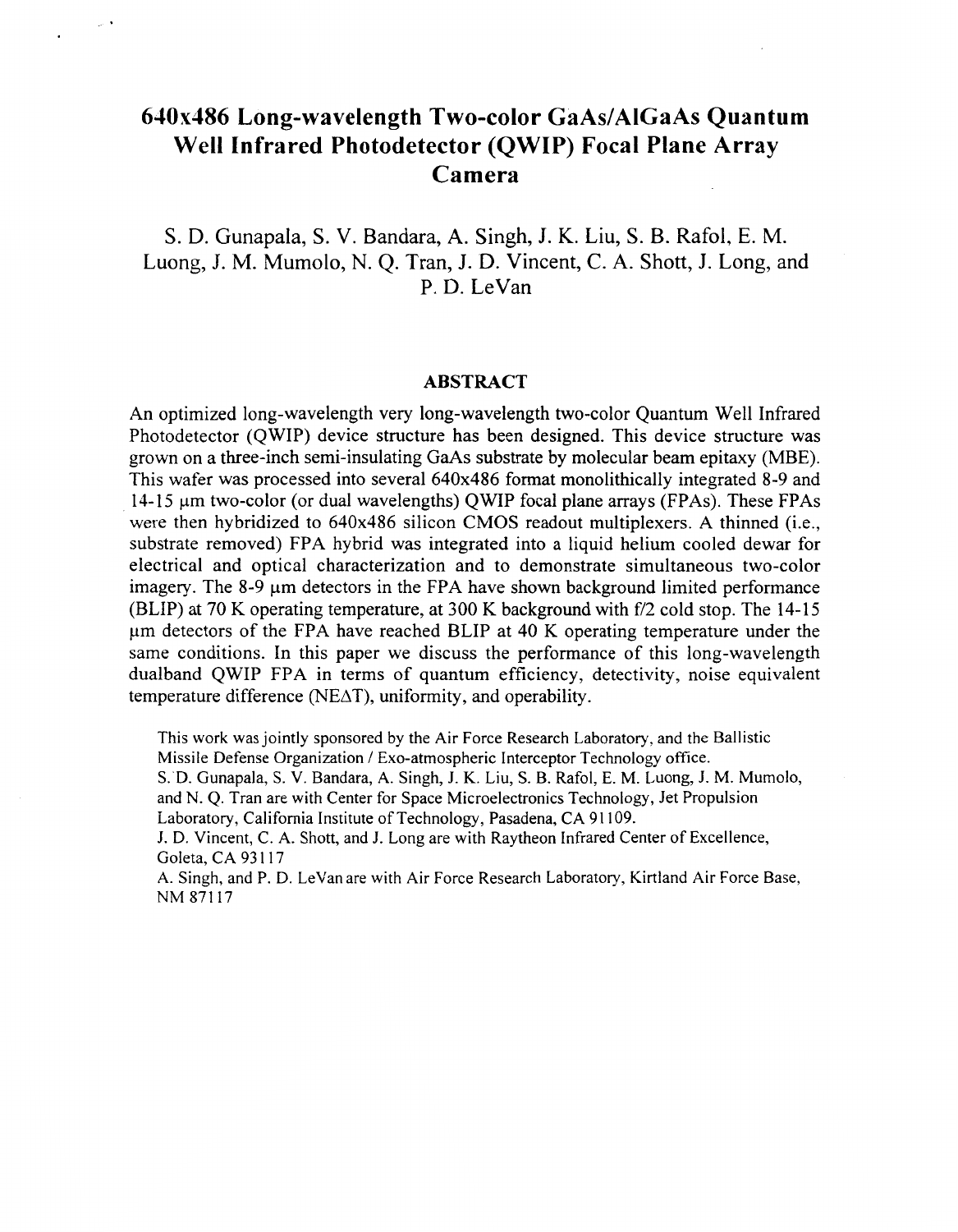# **1. INTRODUCTION**

<span id="page-1-0"></span>There are many applications that require long-wavelength dualband infrared FPAs. For example, a two-color FPA camera would provide the absolute temperature of a target with unknown emissivity which is extremely important to the process of identifying temperature difference between missile targets, war heads, and decoys. Dualband infrared FPAs can also play many important roles in Earth and planetary remote sensing, astronomy, etc. Furthermore, monolithically integrated dualband FPAs eliminate the beam splitters, filters, moving filter wheels, and rigorous optical alignment requirements imposed on dualband systems based on separate FPAs or a broadband FPA. Dualband FPAs will also reduce the mass, volume, and power requirements of dualband systems. Due to the inherent properties such as narrow-band response, wavelength tailorability. and stability (i.e., low l/f noise) associated with GaAs based QWIPs [l-51, it is an ideal candidate for large format long-wavelength multi-color FPAs. GaAs based QWIPs will also provide higher uniformity, higher operability, and lower cost as a result of mature GaAs growth and processing technology. In this paper, we discuss the first demonstration of a long-wavelength and very long-wavelength infrared (VLWIR) imaging camera, based on a monolithically integrated 640x486 dualband QWIP FPA.

Until recently, the most developed and discussed two-color QWIP detector was the voltage tunable two stack QWIP. This device structure consists of two connected multiquantum well (MQW) structures tuned to two different wavelength bands of interest. This device structure utilizes the advantage of electric field domains formation to select the response of one or the other detectors [6,7] (MQW region). The major disadvantages of this type of two-color QWIP FPA are that, these detector pixels need two different voltages to operate, and the long-wavelength sensitive segment of the device needs very high bias voltage (> **8** V) to turn on the long-wavelength infrared (LWIR) detection. The other disadvantage is that the voltage tunable scheme will not'provide simultaneous data from both wavelength bands.

## **11. DEVICE STRUCTURE**

The LWIR and VLWIR dualband QWIP device structure described in this section can be processed into simultaneously readable dualband FPAs with triple contacts to access the CMOS readout multiplexer **[8]** or interlace readable dualband FPA (i.e., odd rows for one color and the even rows for the other color). The first approach require a special dualband readout multiplexer which contains two readout cells per detector unit cell, whereas the second approach needs only an existing single color CMOS readout multiplexer. The advantages of this scheme are that it provides simultaneous data readout and allows the use of currently available single color CMOS readout multiplexers. However, the disadvantage is that it does not provides a full fill factor for both wavelength bands. This problem can be eliminated by fabricating  $(n+1)$  terminals  $(e.g.,$  three terminals for dualband) per pixel and hybridizing with a multicolor readout having n readout cells per detector pitch, where n is the number of bands.

The device structure consists of a 30 periods stack, of VLWIR QWIP structure and a second 18 periods stack of LWIR QWIP structure separated by a heavily doped  $0.5 \mu m$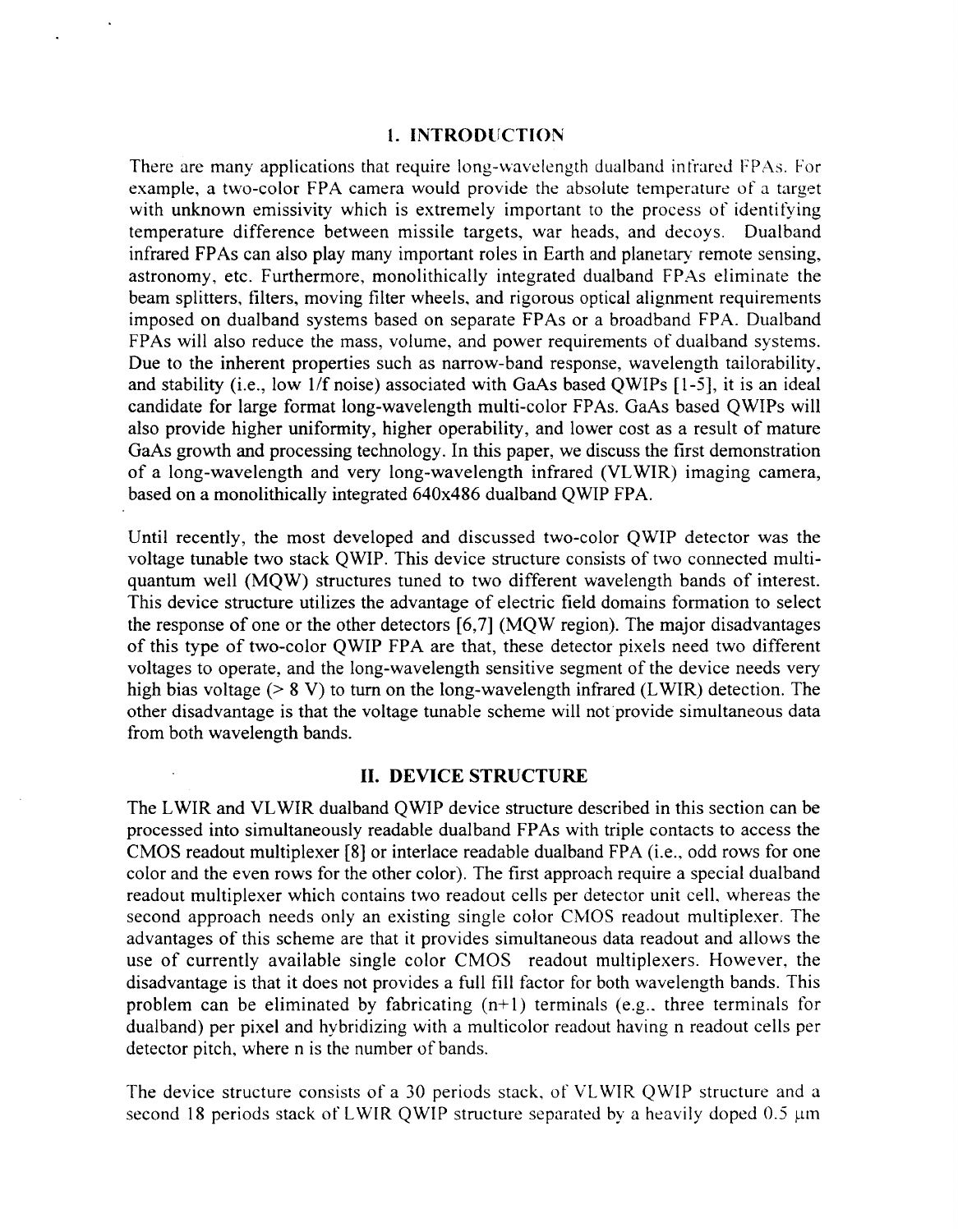thick intermediate GaAs contact layer *(see Figure 1)*. The first stack *(VLWIR)* consists of 30 periods of a 500 Å Al<sub>s</sub>Ga<sub>1-x</sub>As barrier and a 60 Å GaAs well. Since the dark current of this device structure is dominated by the longer wavelength portion of thc device structure, the VLWIR QWIP structure has been designed to have a bound-to-quasibound intersubband absorption peak at  $14.5 \mu m$ . The second stack (LWIR) consists of 18 periods of a 500 Å  $Al_xGa_{1-x}As$  barrier and a narrow 40 Å GaAs well. This LWIR QWIP structure has been designed to have a bound-to-continuum intersubband absorption peak at 8.5 um, since photo current and dark current of the LWIR device structure is relatively small compared to the VLWIR portion of the device structure. This whole dualband  $QWIP$  structure is then sandwiched between 0.5  $\mu$ m GaAs top and bottom contact layers doped with  $n = 5 \times 10^{17}$  cm<sup>-3</sup>, and has been grown on a semi-insulating GaAs substrate by MBE. Then a 300 Å  $Al_{0,3}Ga_{0,7}As$  stop-etch layer and a 1.0 µm thick GaAs cap layer were grown in situ on top of the device structure. GaAs wells of the LWIR and VLWIR stacks were doped with  $n = 6x10^{17}$  and  $2.5x10^{17}$  cm<sup>-3</sup> respectively. All contact layer were doped to  $n = 5x10''$  cm<sup>-3</sup>. The GaAs well doping density of the LWIR stack was intentionally increased by a factor of two to compensate for the reduced number of quantum wells in the LWIR stack. It is worth noting that, the total (dark current  $+$  photo current) current of each stack can be independently controlled by carefully designing the . position of the upper state, well doping densities. and the number of periods in each MQW stack. All of these features were utilized to obtained approximately equal total currents from each MQW stack. Figure 1 shows the conduction band energy diagram of this dualband QWIP device structure [9, lo].

Using both selective and non-selective dry etching, this MBE grown device structure was processed into  $200x200 \mu m^2$  test devices. Au/Ge Ohmic contacts were evaporated onto the top, middle, and bottom contact layers. These test detectors were back illuminated through a 45" polished facet as described elsewhere *[5]* and simultaneously measured dark current-voltage curves and responsivity spectrums of these vertically integrated dualband QWIPs are shown in Figures 2, 3, and 4. The responsivity of the LWIR detectors peak at 8.4  $\mu$ m and the peak responsivity (R<sub>p</sub>) of the detector is 509 mA/W at bias  $V_B$  = -2 V. The spectral width and the cutoff wavelength of the LWIR detectors are  $\Delta\lambda/\lambda$  = 16% and  $\lambda_c$  = 9.1 µm respectively. The responsivity of the VLWIR detectors peak at 14.4 µm and the peak responsivity ( $R_p$ ) of the detector is 382 mA/W at bias  $V_B = -2.0$ V. The spectral width and the cutoff wavelength of the VLWIR detector are  $\Delta\lambda/\lambda = 10\%$ and  $\lambda_c = 15$  µm respectively. The measured absolute peak responsivity of both LWIR and VLWIR detectors are small, up to about  $V_B = -0.5$  V. Beyond that, it increases almost linearly with bias in both LWIR and VLWIR detectors reaching  $R_p = 0.3$  (at  $V_B = -2V$ ) and 1 A/W (at  $V_B = -3V$ ) respectively. This behavior of responsivity versus bias is typical for bound-to-continuum and bound-to-quasibound QWIPs in LWIR and VLWIR bands respectively. The peak quantum efficiency of LWIR and VLWIR detectors were 6.4% and 11.6% respectively at operating biase  $V_B$ =-2 V indicated in Figure 4 for a 45° double pass.

The photoconductive gain g was experimentally determined using  $g = i_a^2/4el_pB$ , where B is the measurement bandwidth, and  $i<sub>n</sub>$  is the current noise, which was measured using a spectrum analyzer [11]. The photoconductive gains of the LWIR and VLWIR MQW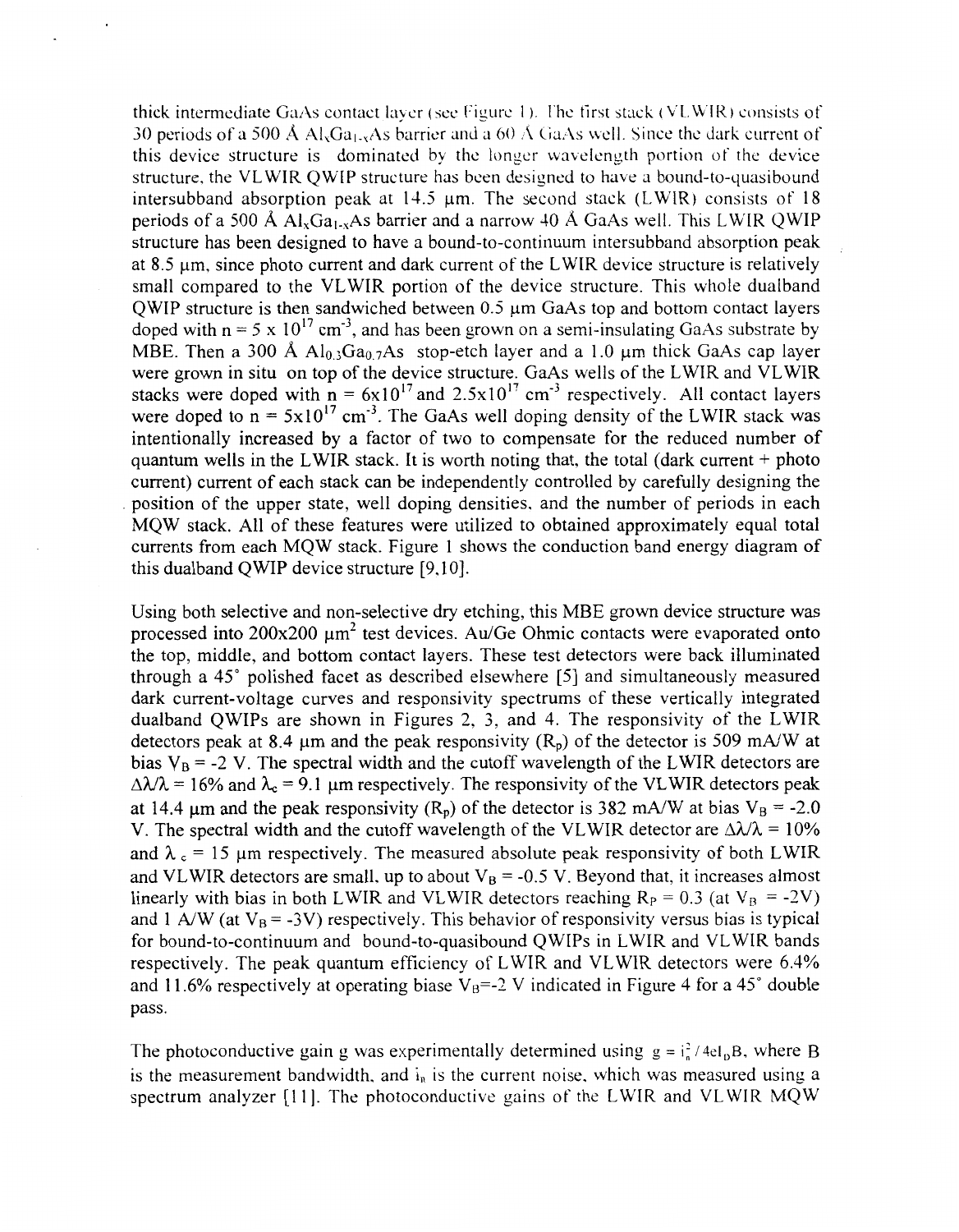stacks reached 0.98 and 0.27 respectively at  $V_B = -2V$ . The peak detectivity is defined as  $D_{\rm p} = R_{\rm p} \sqrt{AB} \cdot i_{\rm s}$ , where Rp is the peak responsivity, and A is the area of the detector. The areas of the LWIR and VLWIR detectors are  $4x10^{-4}$  and  $6x10^{-4}$  cm<sup>2</sup> respectively. The peak detectivitics of both LWIR and VLWIR detectors were estimated at different operating temperatures and bias voltages using experimentally measured noise currents, and results are shown in Figures 5 and **6.** Based on single element test detector data, the LWIR detectors show BLIP at bias  $V_B = -2$  V and temperature T = 72 K for a 300 K background with f/2 cold stop. The VLWIR detectors show BLIP under the same operating conditions at 45 K operating temperature.

#### **111. FOCAL PLANE ARRAYS**

It is well known that GaAs/AlGaAs based n-type QWIPs do not absorb infrared radiation incident normal to the surface. Thus, researchers have invented various light coupling schemes such as two-dimensional (2-D) periodic gratings [ 121, random reflectors [13], corrugated reflectors [14], lattice mis-match strain material systems, and p-type materials [ 151. Many of our previous FPAs utilized random reflectors for efficient light coupling. Although random reflectors have achieved relatively high quantum efficiencies with large test device structures, it is not possible to achieve the similar high quantum efficiencies with random reflectors on small FPA pixels due to the reduced width-to-height aspect ratios. In addition, it is difficult to fabricate random reflectors for shorter wavelength detectors compare to very long-wavelength detectors (i.e.,  $15 \mu m$ ) due to the fact that feature sizes of random reflectors are linearly proportional to the peak wavelength of the detectors. For example, the minimum feature size of random reflectors of 15 and 9  $\mu$ m cutoff FPAs were 1.25 and 0.6  $\mu$ m respectively. It is difficult to fabricate sub-micron features by contact photolithography. As a result, the random reflectors of the 9  $\mu$ m cutoff FPA were less sharp and had fewer scattering centers compared to the random reflectors of the  $15 \mu m$  cutoff QWIP FPA. Thus, 2-D periodic grating structure was used for efficient light coupling into dualband QWIPs. As we have discussed before [5], two passes of infrared radiation can be coupled to the QWIP detector structure by incorporating a 2-D periodic grating surface<sup>12</sup> on top of the detectors.

Two different 2-D periodic grating structures were designed to independently couple the 8-9 and 14-15  $\mu$ m radiation into detector pixels in even and odd rows of the FPAs. The top  $0.7$   $\mu$ m thick GaAs cap layer was used to fabricate the light coupling 2-D periodic gratings for  $8-9$  µm detector pixels. As shown in Figure 7, the light coupling 2-D periodic gratings of the  $14-15$  µm detector pixels were fabricated through the photosensitive LWIR MOW layers. This grating scheme short circuited all  $8-9 \mu m$  sensitive detectors in all odd rows of the FPAs. The total thickness of  $8-9$  µm detector is limited by the grating layer thickness of the VLWIR detector. This 2-D periodic grating structure is fabricated on the detectors by using standard photolithography and  $SF<sub>6</sub>:BC1<sub>3</sub>$  selective dry etching.

After the 3-D grating array (calculations of the 2-D grating parameters and light coupling experiments were xtensively discussed in reference 12) was defined by the photolithography and dry etching, the LWIR detector pixels of the 640x486 FPAs were fabricated by dry etching through the photosensitive  $GaAs/Al<sub>x</sub>Ga<sub>1-x</sub>As MQW layers into$ the 0.5 µm thick doped GaAs intermediate contact layer. All VLWIR pixels in the even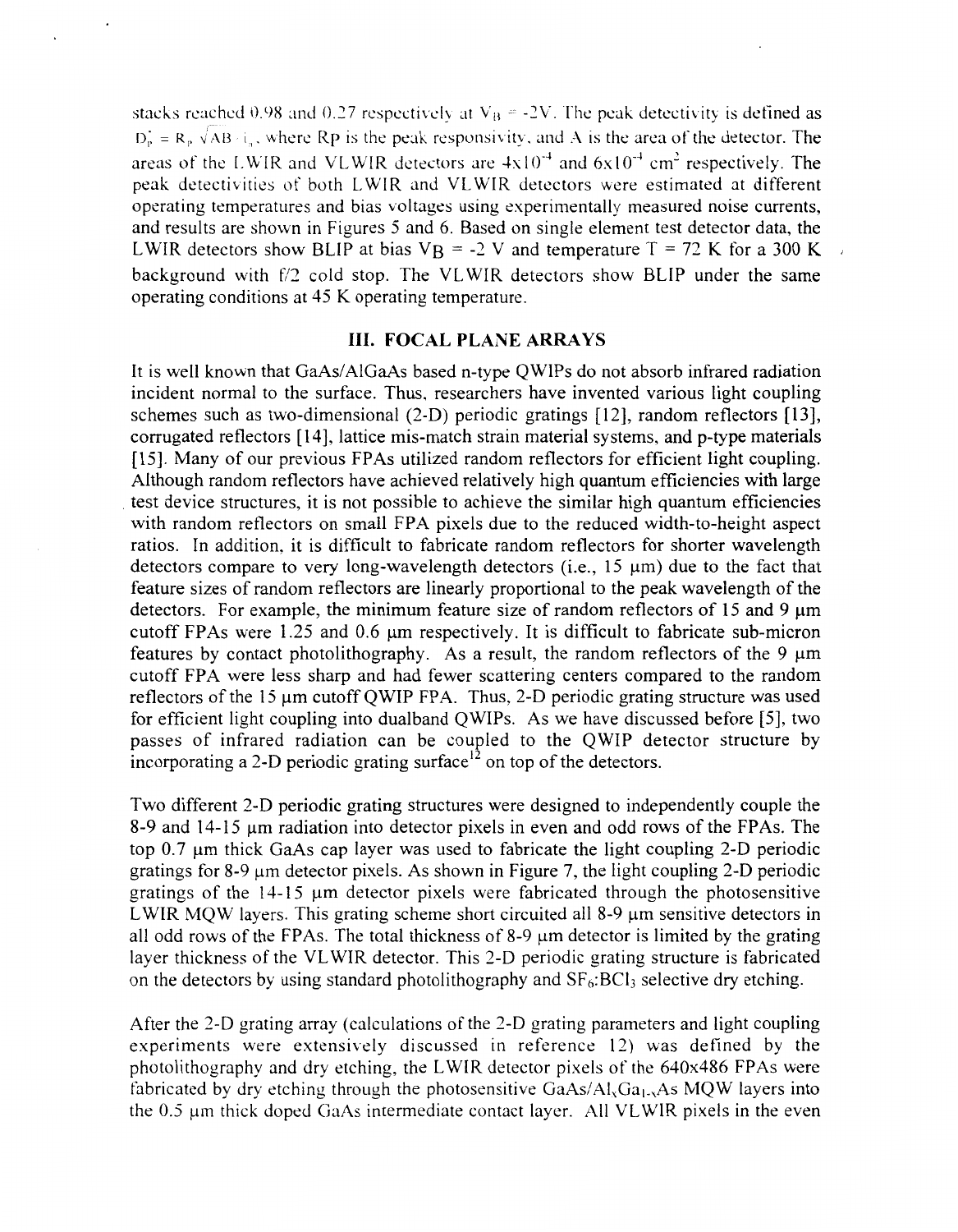rows of FPAs were short circuited. The VLWIR detector pixels of the FPAs were fabricated by dry etching both MOW stacks into the  $0.5 \mu m$  thick heavily doped GaAs bottom contact layer. The pitch of the FPA is  $25 \mu m$  and the actual VLWIR and LWIR pixel sizes are  $23x23$  and  $22x23$   $\mu$ m<sup>2</sup> respectively. The 2-D grating reflectors on top of the detectors were then covered with Au/Ge and Au for Ohmic contact and reflection. Twelve FPAs were processed on a three-inch GaAs wafer. Indium bumps were then evaporated on top of the detectors for silicon readout circuit (ROC) hybridization. Several dualband FPAs were chosen and hybridized (via an indium bump-bonding process) to a 640x486 CMOS multiplexer (Amber AE- 18 **1).** 

The gaps between FPA detectors and the readout multiplexer were backfilled with epoxy. This epoxy backfilling provides the necessary mechanical strength to the detector array and readout hybrid prior to the thinning process. Substrate thinning (or substrate removal) is very important for the success of cryogenic FPA hybrids. During the first step of the thinning process, an approximately 500 µm thick GaAs layer was removed using abrasive polishing or diamond turning. Then Bromine-Methanol chemical polishing was used to remove another approximately 100  $\mu$ m thick GaAs layer. This step is very important because it removes all scratch marks left on the substrate due to abrasive polishing. . Otherwise these scratch marks will be enhanced and propagated into the final step via preferential etching. Then, wet chemical etchant was used to reduce the substrate thickness to several microns and  $SF<sub>6</sub>:BC<sub>13</sub>$  selective dry etching was used as the final etch. This final etching completely removed the remaining GaAs substrate. At this point the remaining GaAs/AlGaAs material contains only the QWIP pixels and a very thin membrane  $(\sim 1000 \text{\AA})$ . The thermal mass of this membrane is insignificant compared to the rest of the hybrid. This allows it to adapt to the thermal expansion and contraction coefficients of the silicon readout multiplexer and completely eliminates the thermal mismatch problem between the silicon based readout and the GaAs based detector array. This basically allows QWIP FPAs to go through an unlimited number of temperature recycles without any indium bump breakage and peeling-off. Furthermore, this substrate removal process provides two additional advantages for QWIP FPAs: the complete elimination of pixel-to-pixel optical cross-talk, and a significant (a factor of two with 2-D periodic gratings) enhancement in optical coupling of infrared radiation into QWIP pixels ~51.

One selected dualband FPA hybrid was mounted onto the cold finger of a liquid helium cooled laboratory test dewar and biased at  $V_B = -2V$ . This selected FPA was tested at temperature 40 K. At temperatures below 70 K, the signal-to-noise ratio of the LWIR detector pixels is limited by array non-uniformity, multiplexer readout noise, and photo current noise (for f/2 cold stop). At temperatures above 70 K, temporal noise due to the QWIP's higher dark current becomes the limitation. **As** mentioned earlier, this higher dark current is due to thermionic emission and thus causes the charge storage capacitors of the readout circuitry to saturate. At temperatures below 40 K, the signal-to-noise ratio of the VLWIR detector pixels are limited by the array non-uniformity, readout multiplexer noise. and photo current noise. Since the QWIP is a high impedance device. it yields a very high charge injection coupling efficiency into the integration capacitor of the multiplexer. The differential resistance  $R_{Det}$  of both LWIR and VLWIR pixels at -2 V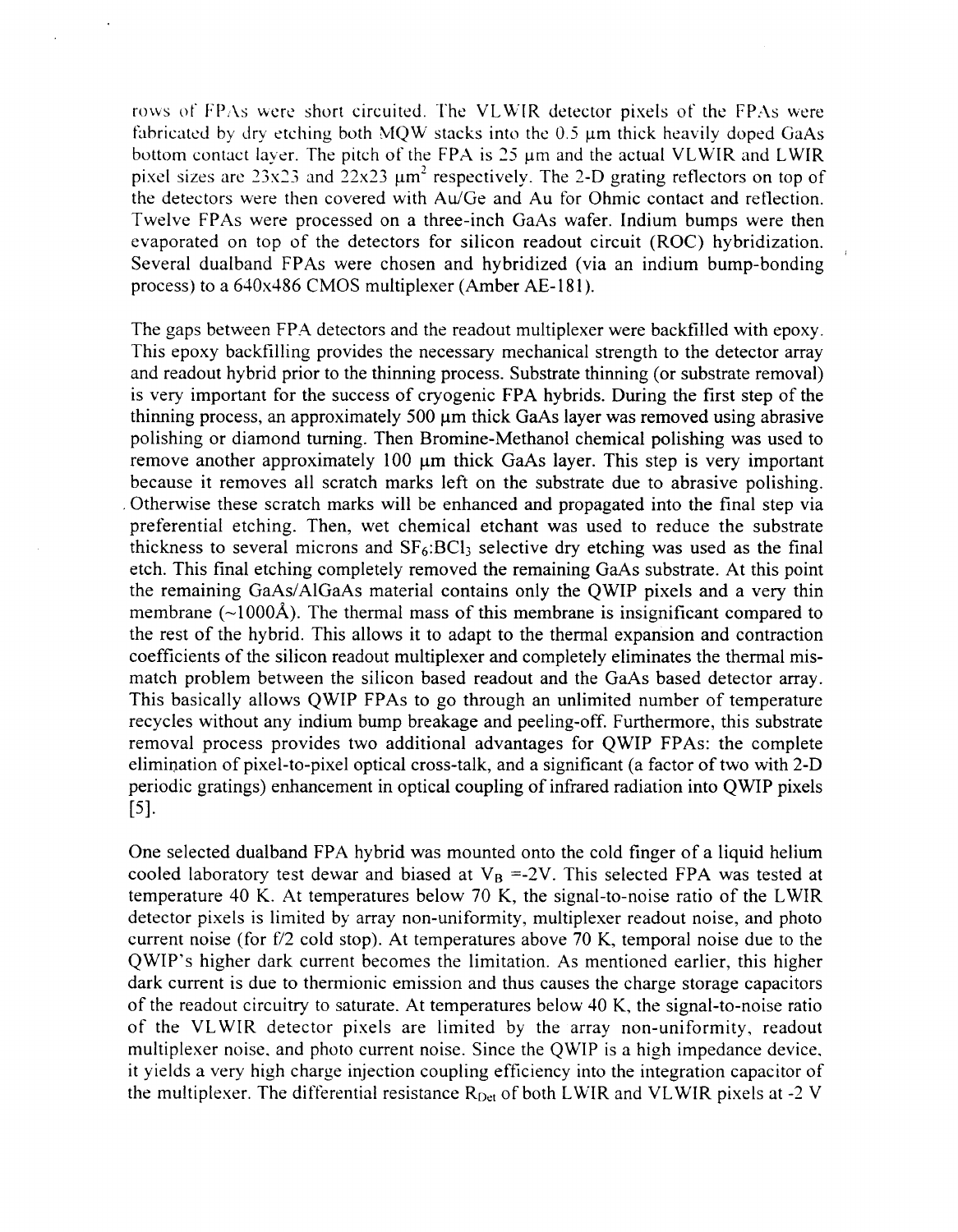bias are greater than  $7.0x10''$  Ohms at T=40 K and detector capacitance  $C_{\text{Det}}$  is  $3.0x10'''$ F. The detector dark currents of LWIR and VLWIR detectors are  $2.6 \times 10^{-10}$  and  $2.5 \times 10^{-12}$  A respectively at T=40 K. Charge injection efficiency into the the CMOS readout multiplexer was calculated as described in reference 2. The calculated charge injection efficiency exceeds 90% at a 30 **Hz** frame rate. The FPA was back-illuminated through the flat thinned substrate membrane (thickness  $\approx 1000$  Å). This FPA gave excellent images with 99.7% of the LWIR pixels and 98% of VLWIR pixels working, demonstrating the high yield of GaAs technology. The operability is defined as the percentage of pixels having noise equivalent differential temperature less than 100 mK at a 300 K blackbody.

#### **IV. RESULTS AND DISCUSSION**

'These dualband FPAs were tested at a background temperature of 300 K. with f/2 cold stop, and at 30 **Hz** frame rate. Figures 8(a) and (b) show the measured quantum efficiency of the FPA at an operating temperature of  $T = 40$  K, bias  $V_B = -2$  V for 300 K background. The mean value of the long-wavelength FPA quantum efficiency is 12.9% (see Figure **8).** This measured value is the integrated **FPA** quantum efficiency and it includes, the 30% substrate reflection and **85%** FPA fill factor. This mean quantum efficiency is a factor of 2.1 higher than the 45" double pass quantum efficiency. This agrees well with the typical 2-D periodic grating light coupling efficiencies seen in other experiments. The uncorrected non-uniformity (i..e., sigma/mean) of the quantum efficiency histogram is  $2\%$ . The mean quantum efficiency of  $14-15 \mu m$  detector pixels in the FPA is **8.9%,** and the uncorrected quantum efficiency non-uniformity is about 1%. This mean FPA quantum efficiency value is a factor of 1.3 lower than the 45° test detector quantum efficiency. This shows that the 2-D periodic grating light coupling is very effective in the LWIR region compared to VLWIR region. The integration time used during data acquisition is *3* mSec.

As expected (due to BLIP), the estimated and experimentally obtained NEAT values of the LWIR detectors do not change significantly at temperatures below 65 K. The estimated NEAT of LWIR and VLWIR detectors at 40 K are 36 and 44 mK respectively (see Figures 9(a) and (b)). These estimated NE $\Delta T$  values based on the test detector data agree reasonably well with the experimentally obtained values. The experimental NEAT value is lower than the estimated NEAT value of 36 mK. This improvement is attributed to the 2-D periodic grating light coupling efficiency. On the otherhand the experimental VLWIR NEAT value is higher than the estimated NEAT value of 44 mK. The authors believe this degradation is due to the inefficient light coupling at  $14-15$  µm region, readout multiplexer noise. and noise of the proximity electronics. At 40 K the performance of both LWIR and VLWIR detector pixels of this dualband FPA are limited by photo current noise and readout noise.

The uncorrected **FPA** blackbody detectivity histograms of both LWIR and VLWIR detector pixels are shown in Figures 10(a) and (b). This detectivity data was also acquired at 300 K background with f/2 cold stop. The mean blackbody detectivity  $D_{BB}^{\dagger}$  values of the LWIR and VLWIR pixels are  $2.9x10^{10}$  and  $1.1x10^{10}$  cm $\sqrt{Hz/W}$  respectively. This shows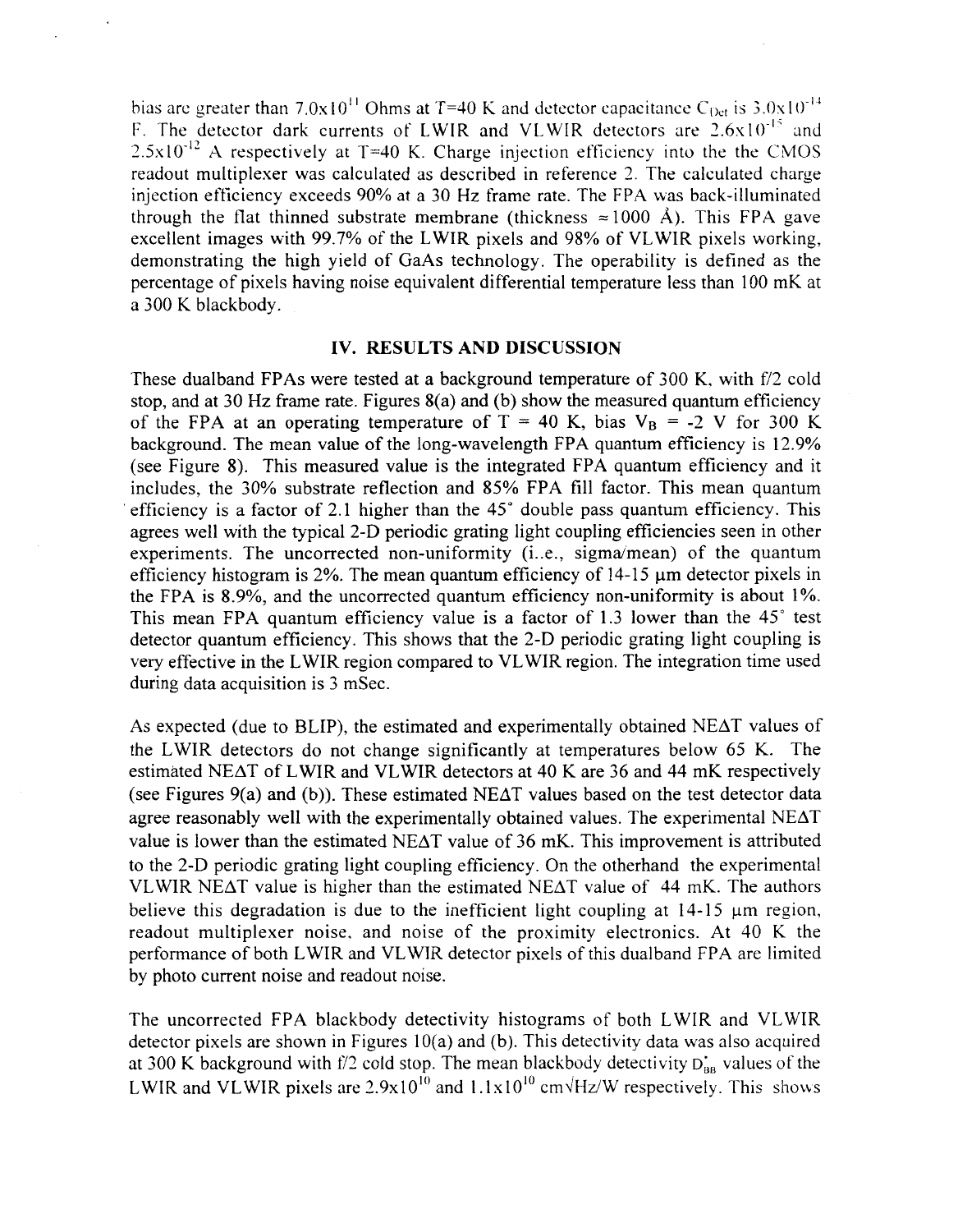that the 8-9  $\mu$ m part of this imaging system is 35% BLIP at 300 K background with f/2 cold stop. The  $14-15$  µm part of the imaging system reached  $15\%$  BLIP at the same operating condition. However. according to theoretical estimates based on single element test detector data, both the LWIR and VLWIR detector pixels should have reached 100%  $BLIP$  at 40 K operating temperature. This clearly shows that the performance of this dualband imaging system is limited by the noise of the readout multiplexer and dewar proximity electronics.

A dualband FPA hybrid was mounted onto the cold finger of a liquid helium cooled laboratory dewar, to demonstrate simultaneous dualband imagery at 8.5 and 14.5  $\mu$ m (shown in Figure 11). The camera is equipped with a 100 mm focal length f/2 germanium lens designed to be transparent in the  $8-15 \mu m$  wavelength range, for compatibility with the 8-9 and  $14-15 \mu m$  dualband operation. Due to transmission properties of germanium, the 14-15 um band has only 30% transmission. This poor optical transmission has really affected the VLWIR performance and image quality. Pixels having **NEAT>** 100 mK are counted as dead pixels. Thus, the operability of  $8-9 \mu m$  detector pixels is  $99.7\%$  and the operability of  $14-15$  µm detector pixels is 98%. However, the actual number of dead pixels (i.e., no photo response) is less than 50, thereby making pixel replacement software unnecessary. It should be noted that this initial FPA is far from optimum and it does not represent the best nonuniformity and operability.

Video images were taken at a frame rate of 30 Hz, at temperatures as high as  $T = 74$  K, using a ROC capacitor having a charge capacity of  $9x10^6$  electrons (the maximum number of photoelectrons and dark electrons that can be counted in the time taken to read each detector pixel). Figure 12 shows simultaneously acquired 8-9 and 14-15 micron images using this two-color camera. Figure 13(a) shows a drawing of the filter pattern used to test the operating wavelengths of the two-color camera. The arrow and the semicircle are open, and transmit all wavelengths. The diamond shape opening is covered with a 10 micron high-pass filter and the rectangle shape is covered with a 10 micron low-pass filter. Figure 13(b) shows a simultaneously acquired image of the object described in the Figure 13(a). This clearly verifies the 8-9 and 14-15 micron two-color operation of this QWIP camera. The readout multiplexer used was a photovoltaic InSb multiplexer which was not optimized to supply the proper bias and impedance levels required by photoconductive QWIPs. Implementation of these improvements should significantly enhance the QWIP FPA operating temperature (i.e., 80 K for 9  $\mu$ m). In summary, we have demonstrated the first 8-9 and 14-15  $\mu$ m two-color imaging camera based on a 640x486 dualband QWIP FPA.

## **ACKNOWLEDGMENTS**

The authors are grateful to Dr. Walt Dyer, and LCDR Chip Buckley of Ballistic Missile Defense Organization for encouragement and support during the work presented in this paper. The research described in this paper was performed by the Center for Space Microelectronics Technology, Jet Propulsion Laboratory. California Institute of Technology.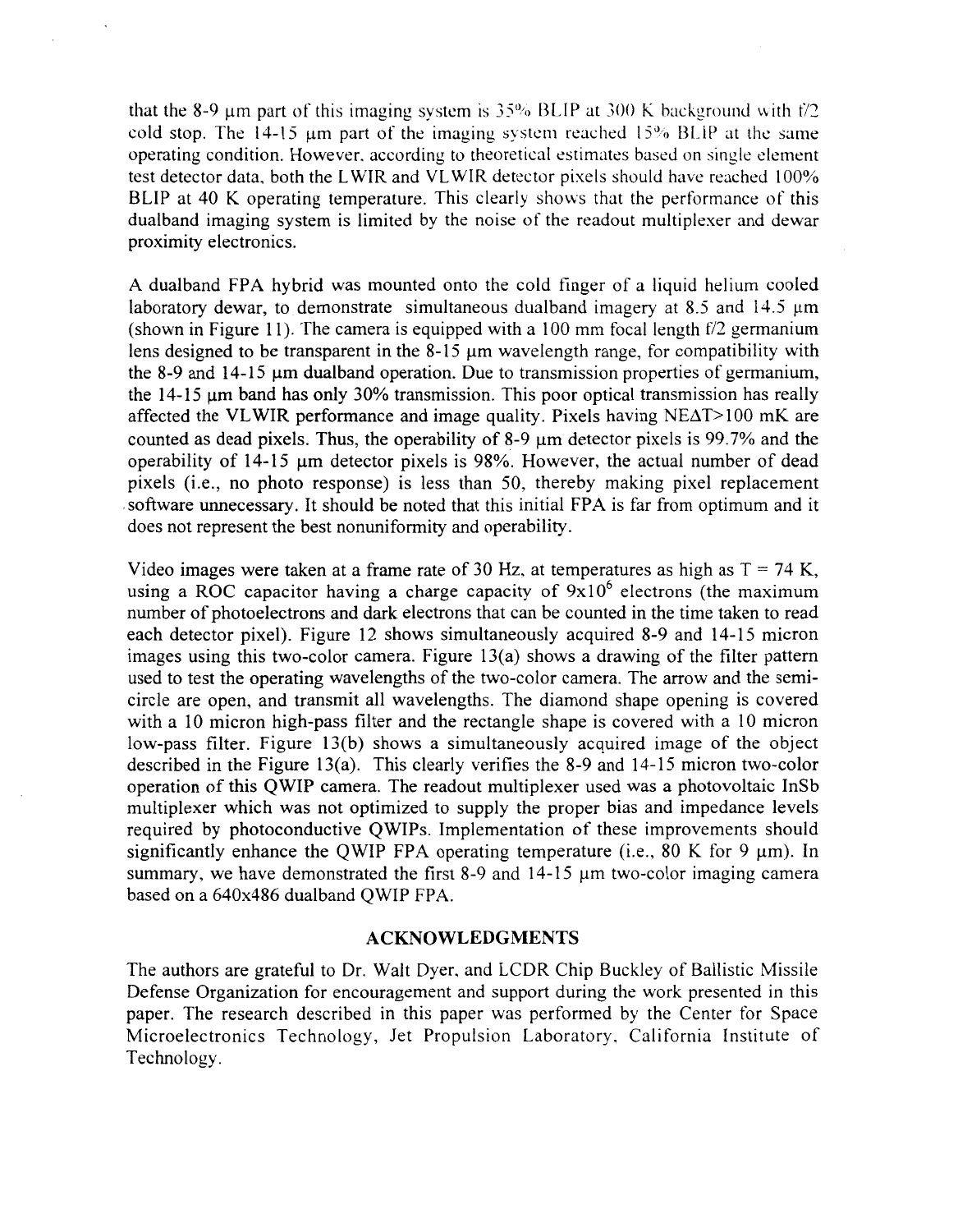#### **REFERENCES**

- [ 1 ] S. D. Gunapala. *S.* V. Bandara. J. K. Liu, Mi'. Hong, M. Sundaram. R. Carralejo, C. A. Shott, P. D. Maker, and R. E. Muller. "Long-wavelength 630x484 GaAs/Al,Ga,- <sub>x</sub>As Quantum Well Infrared Photodetector Focal Plane Array Camera". SPIE Proceeding, IR Technology and Applications. pp. 732-727, Voi. 3061, 1997.
- [2] Sarath D. Gunapala, John K. Liu, Jin S. Park, Mani Sundaram, Craig A. Shott, Ted Hoelter, True-Lon Lin, S. T. Massie, Paul D. Maker, Richard E. Muller. and Gabby Sarusi" 9  $\mu$ m Cutoff 256x256 GaAs/Al<sub>x</sub>Ga<sub>1-x</sub>As Quantum Well Infrared Photodetector Hand-Held Camera", IEEE Trans. Electron Devices, **44.** pp. 5 1-57, 1997.
- [3] J. Y. Anderson, J. Alverbro, J. Borglind, P. Helander, H. Martijn, and M. Ostlund, "320x240 Pixels Quantum Well infrared Photodetector (QWIP) Array for Thermal Imaging: Fabrication and Evaluation", SPIE Proceeding, IR Technology and Applications, pp. 740-748, Vol. 3061, 1997.
- ' [4] W. A. Beck, T. S. Faska, J. W. Little, J. Albritton, and M. Sensiper, *Proceedings of the Second International Symposium on 2-20 um Wavelength Infrared Detectors and* Arrays: Physics and Applications, October 10-12, 1994, Miami Beach, Florida.
- [5] **S.** D. Gunapala and K. M. S. V. Bandara, Physics of Thin Films, Academic Press, **21,** 113 (1995).
- [6] I. Grave, A. Shakouri, N. Kuze, and **A.** Yariv, "Control of electric field domain formation in multiquantum well structures", Appl. Phys. Lett. **63,** 1 101 (1993).
- [7] Ting Mei, *G.* Karunasiri, and S. J. Chua, "Two-color infrared detection using intersubband transitions in multiple step quantum wells with superlattice barriers", Appl. Phys. Lett. 71, 2017 (1997).
- [8] **S.** D. Gunapala, S. V. Bandara, A. Singh, J. K. Liu, E. M. Luong, **J.** M. Mumolo, and M. J. McKelvey, "Quantum Well Infrared Photodetectors for Low-Background Applications", SPIE Proceeding 3379,225 **(1** 998).
- [9] Ph. Bois. E. Costard. J. Y. Duboz, J. Nagle, E. Rosencher, and B. Vinter, "Optimized multiquantum well infrared detectors **'I,** SPIE Proceeding, Infrared Technology, pp. 755-766, Vol. 2552, 1995.
- [10] M. Z. Tidrow, J. C. Chiang, Sheng S. Li, and K. Bacher, "A high strain two-stack two-color quantum well infrared photodetector", Appl. Phys. Lett. **70**, 859 (1997).
- [I 11 G. Hasnain, B. F. Levine, S. Gunapala, and N. Chand, Appl. Phys. Lett. **57,** 608  $(1990).$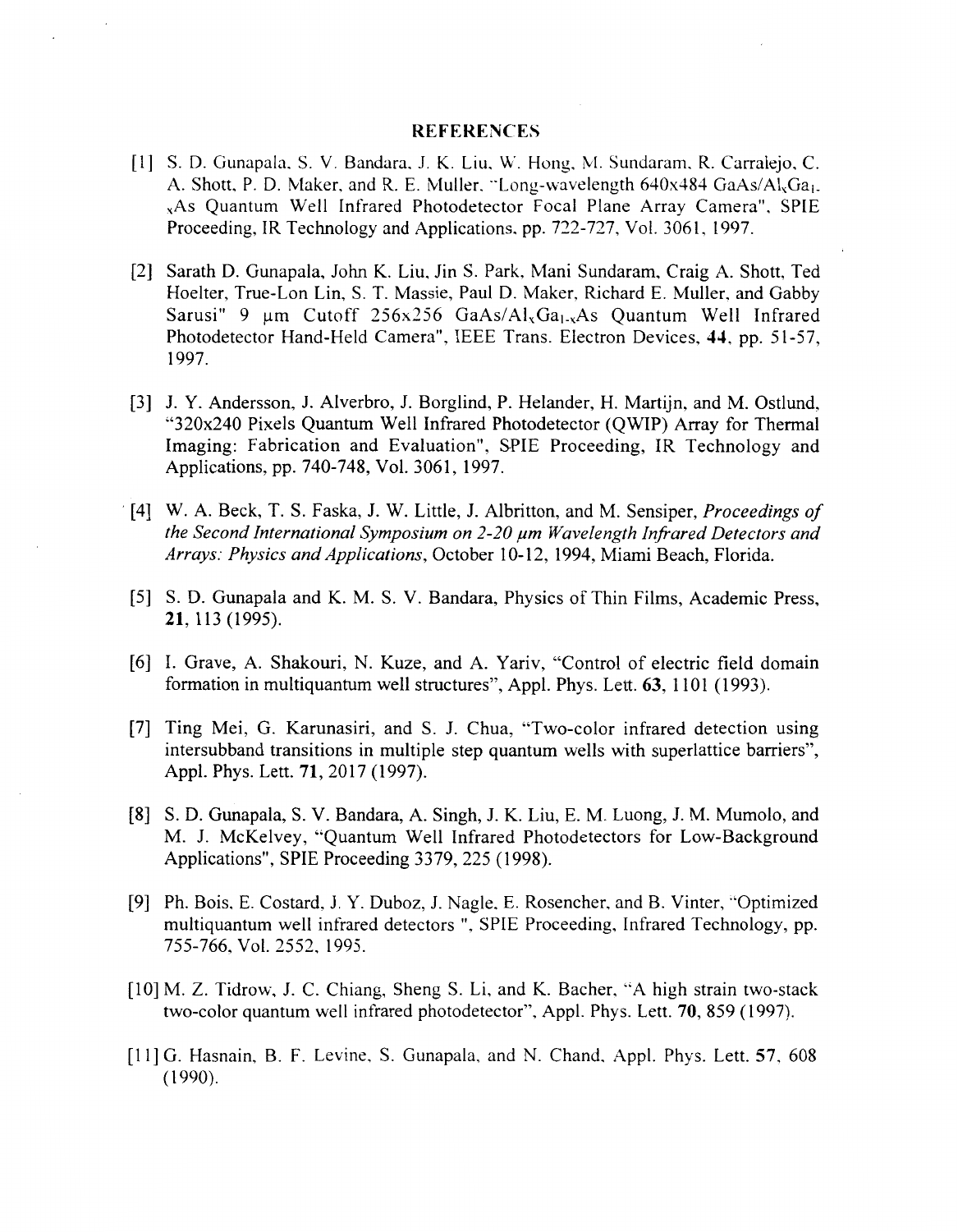- 1121 J. Y. Andersson. L.. Lundqvist. and Z. F. Paska, **Appi.** Phys. Lett. **58.** 2264 (1991).
- [13] G. Sarusi, B. F. Levine, S. J. Pearton, K. M. S. V. Bandara, and R. E. Leibenguth, Appl. Phys. Lett. 64, 960 (1994).
- [ 141 K. K. Choi, A. C. Goldberg, N. C. Das, M. D. Jhabvala, R. B. Bailey, and K. Vural, SPIE **3287, 1 18** (1 **998).**
- [15] S. S. Li and Y. H. Wang, Quantum Well Intersubband Transition Physics and Devices, NATO ASI Series, Kluwer Academic, 270, 29 (1994).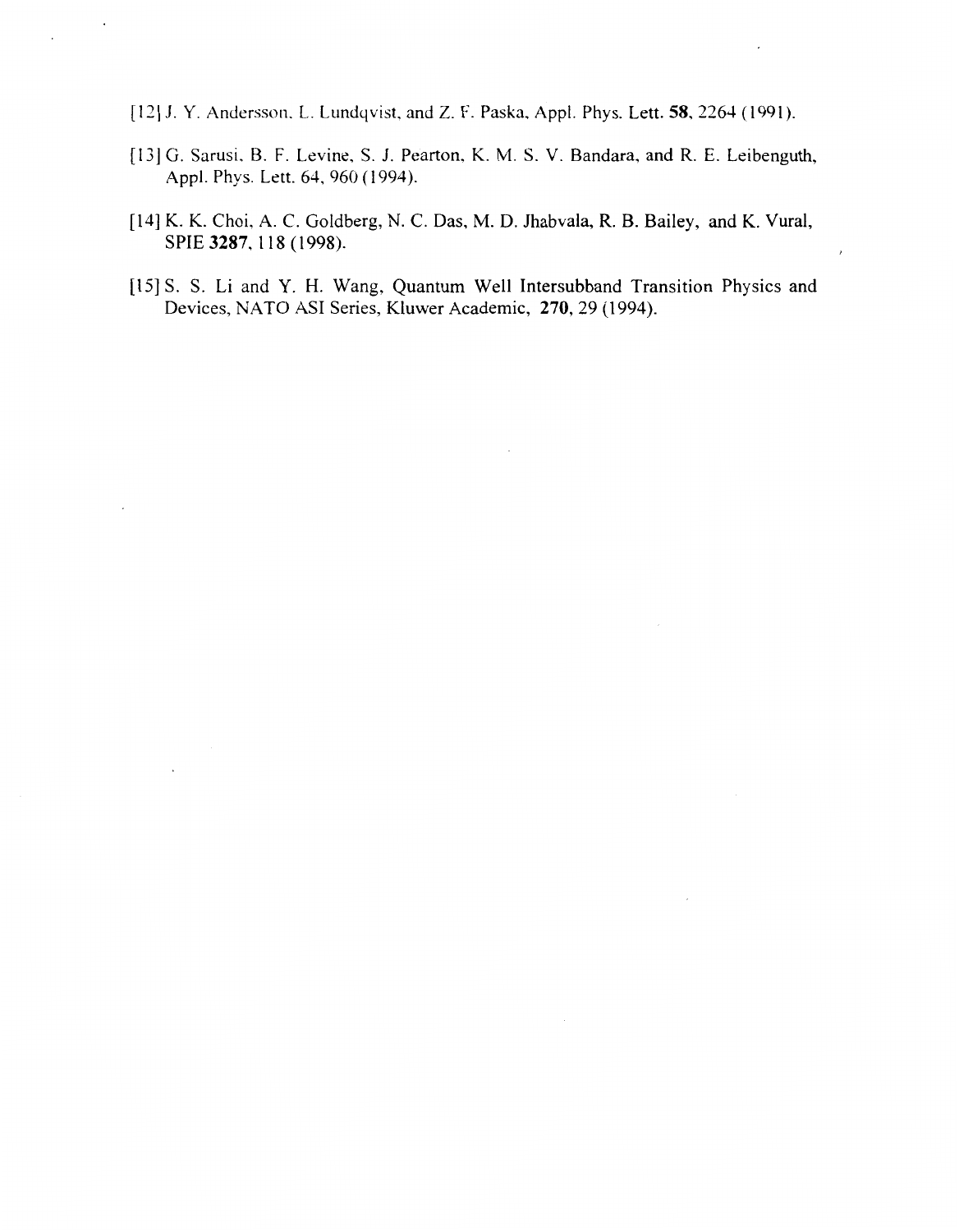#### **FIGURE CAPTIONS**

- Fig. 1 Conduction band energy diagram of the long-wavelength and very longwavelength two-color infrared detector. The long-wavelength  $(8-9 \text{ µm})$  sensitive MQ W stack utilizes the bound-to-continuum intersubband absorption. The very long-wavelength  $(14-15 \mu m)$  sensitive MQW stack utilizes the bound-toquasibound intersubband absorption.
- Fig. 2 Dark current vs. voltage curves of a LWIR detector at various temperatures. The device area is  $4 \times 10^{-4}$  cm<sup>2</sup>.
- Fig. 3 Dark current vs. voltage curves of a VLWIR detector at various temperatures. The device area is  $4x10^{-4}$  cm<sup>2</sup>.
- Fig. 4 Simultaneously measured responsivity spectrum of vertically integrated LWIR and VLWIR dualband QWIP detector.
- Fig. *5* Experimentally measured peak detectivity D\* of LWIR detectors as a fimction of bias voltage at three different operating temperatures.
- Fig. 6. Experimentally measured peak detectivity D\* of a VLWIR detector as a function of bias voltage at three different operating temperatures.
- Fig. 7 Schematic side view of the interlace dualband FPA. The VLWIR detector pixels in even rows were short circuited at the row-ends. The LWIR detector pixels in odd rows were short circuited by fabricating VLWIR light coupling grating structure through the LWIR portion of detector pixels.
- Fig. 8 (a) The uncorrected quantum efficiency histogram of 8-9  $\mu$ m detector pixels of the 640x486 dualband FPA. The mean quantum efficiency is 12.9%. The nonuniformity (i.e., sigma/mean) is 2%. (b) The uncorrected quantum efficiency histogram of  $14-15$  µm detector pixels of the 640x486 dualband FPA. The mean quantum efficiency is 8.9%. The non-uniformity is 1%.
- Fig. 9 (a) The uncorrected noise equivalent temperature difference (NE $\Delta T$ ) histogram of 8-9 µm detector pixels of the 640x486 dualband FPA. The mean NEAT is 29 mK. (b) The uncorrected NE $\Delta$ T histogram of 14-15 µm detector pixels of the 640x486 dualband FPA. The mean NEAT is 74 mK.
- Fig. 10 (a) The uncorrected 300 K blackbody detectivity  $D_{BB}$  histogram of 8-9  $\mu$ m detector pixels of the 640x486 dualband FPA. The mean blackbody detectivity  $D_{BB}$  is  $2.9x10^{10}$  cm $\sqrt{Hz/W}$ . (b) The uncorrected 300 K blackbody detectivity  $D_{BB}$ histogram of 14-15 µm detector pixels of the 640x486 dualband FPA. The mean blackbody detectivity  $D_{BB}$  is  $1.1 \times 10^{10}$  cm $\sqrt{Hz/W}$ .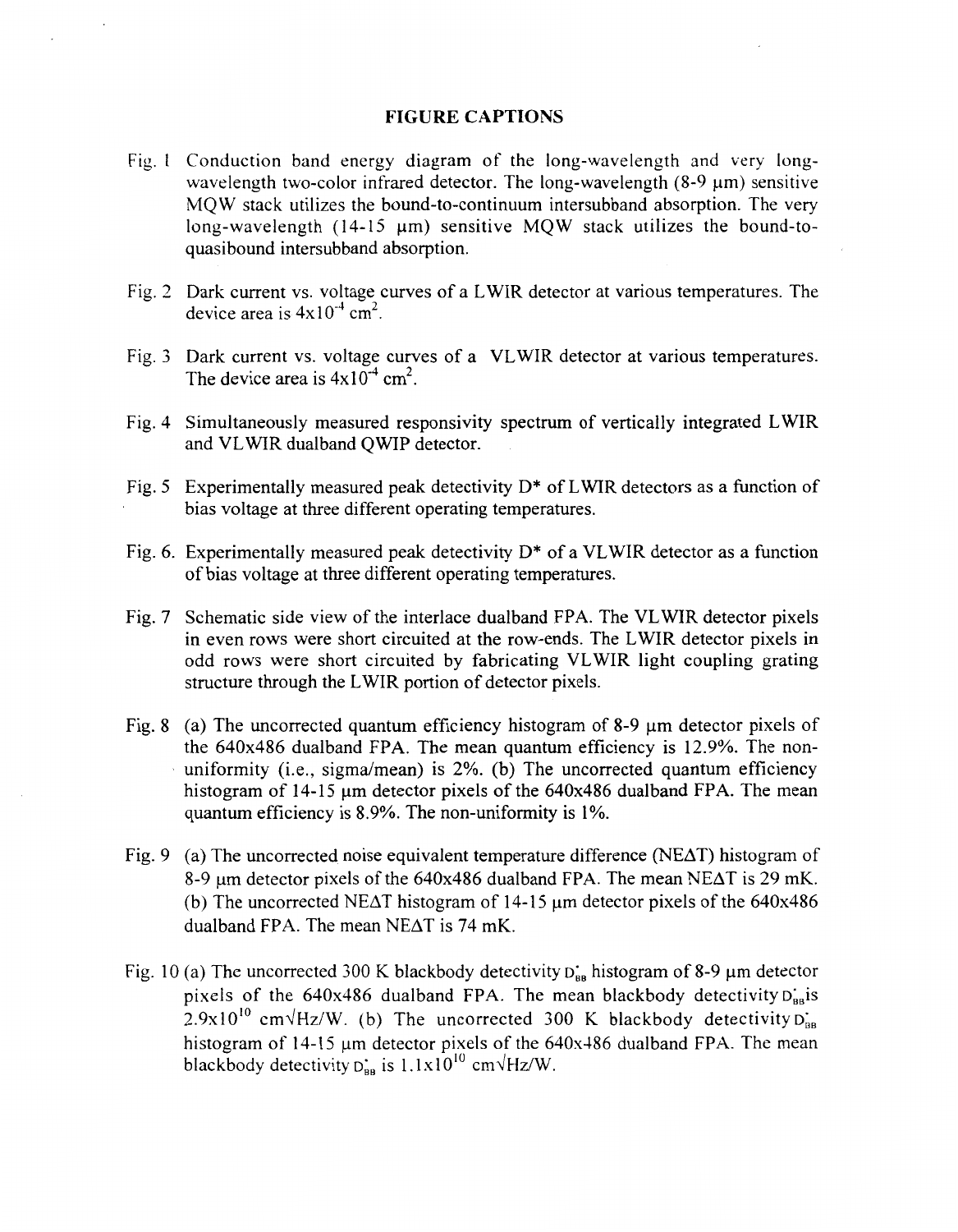- Fig. 11 A picture of the 8-9 and 14-15 µm dualband imaging camera.
- Fig. 12 Both pictures show (Flame simultaneously acquired) two-color images with the 640x486 two-color QWIP camera. Image on the left is from 14- 15 micron infrared and the image on the right is from 8-9 micron infrared. Pixel pitch of the FPA is **25** micron. The 14-15 micron image is less sharp due to the diffraction limited spot size being larger than the pixel pitch of the FPA.
- Fig. 13 (a) **A** piece of cardboard with some openings. The arrow and the semi-circle are open, and transmit all wavelengths. The diamond shape opening is covered with a 10 micron high-pass filter and the rectangle shape is covered with a 10 micron low-pass filter. Figure 13(b) shows a simultaneously acquired image of the object described in the Figure 16(a). This clearly verifies the 8-9 and 14- 15 micron twocolor operation of this QWIP camera.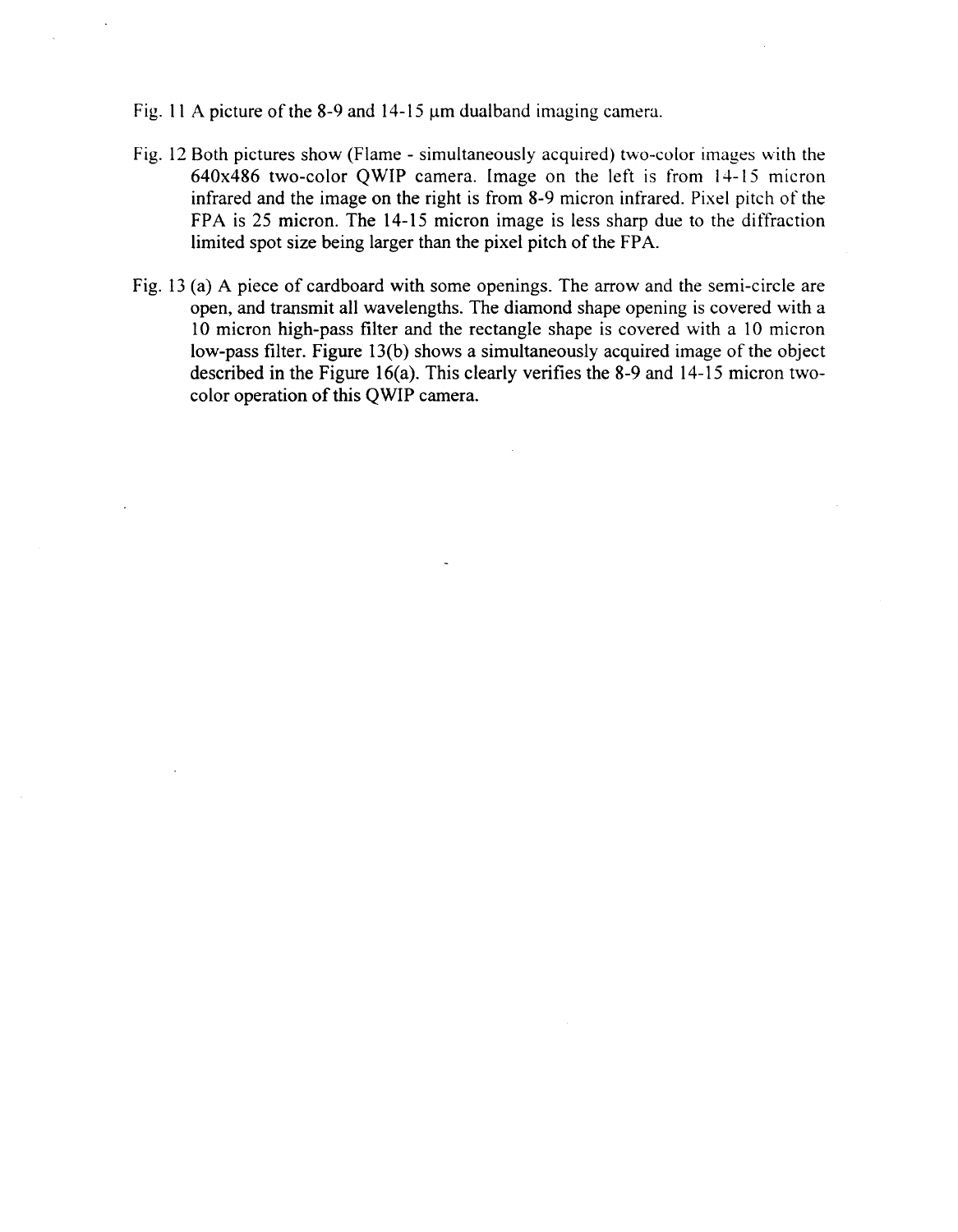

 $\mathcal{A}$ 

 $\sim$ 

 $\hat{\mathbf{r}}$ 

 $\mathcal{L}$ 

 $\frac{1}{2} \left( \frac{1}{2} \right)$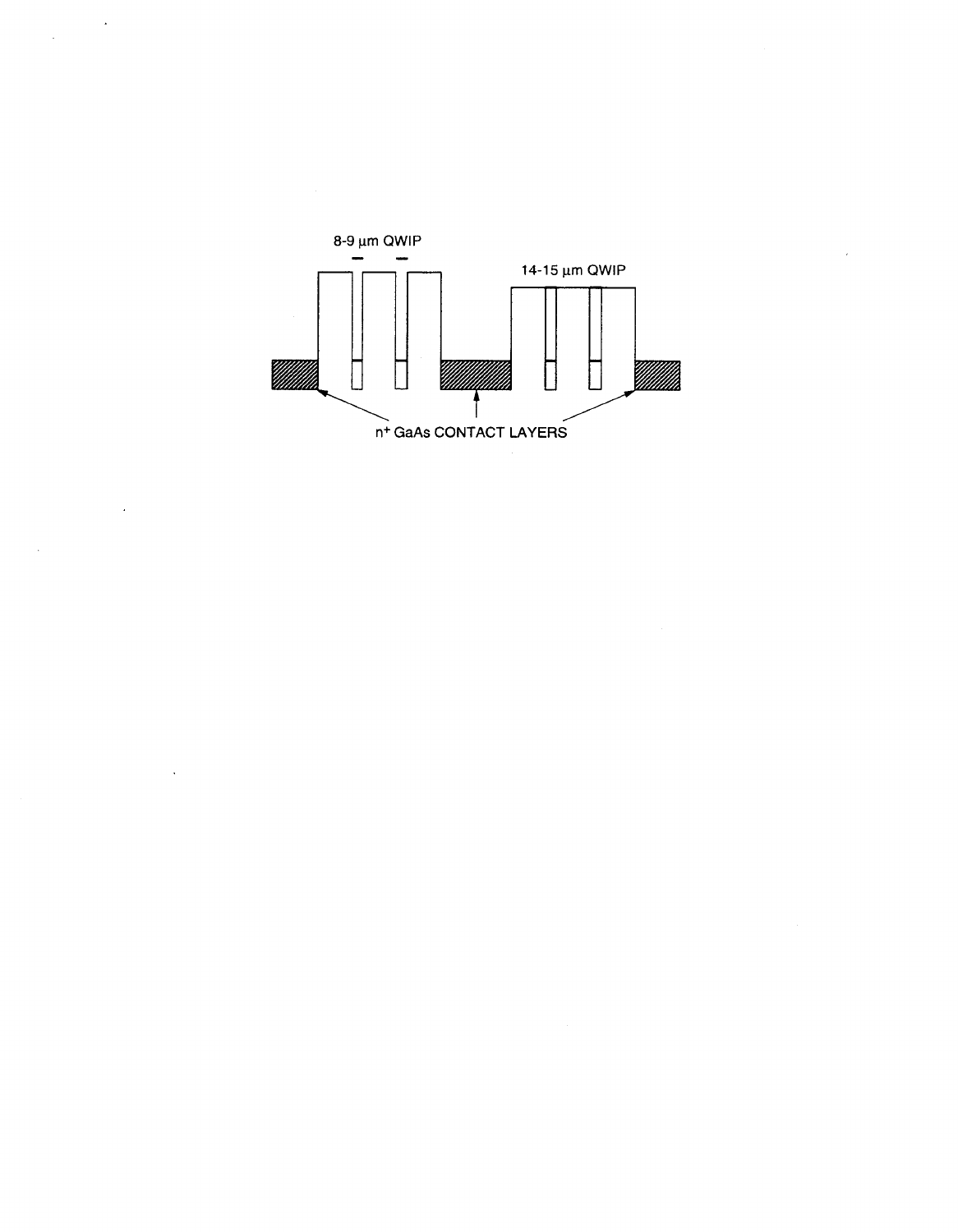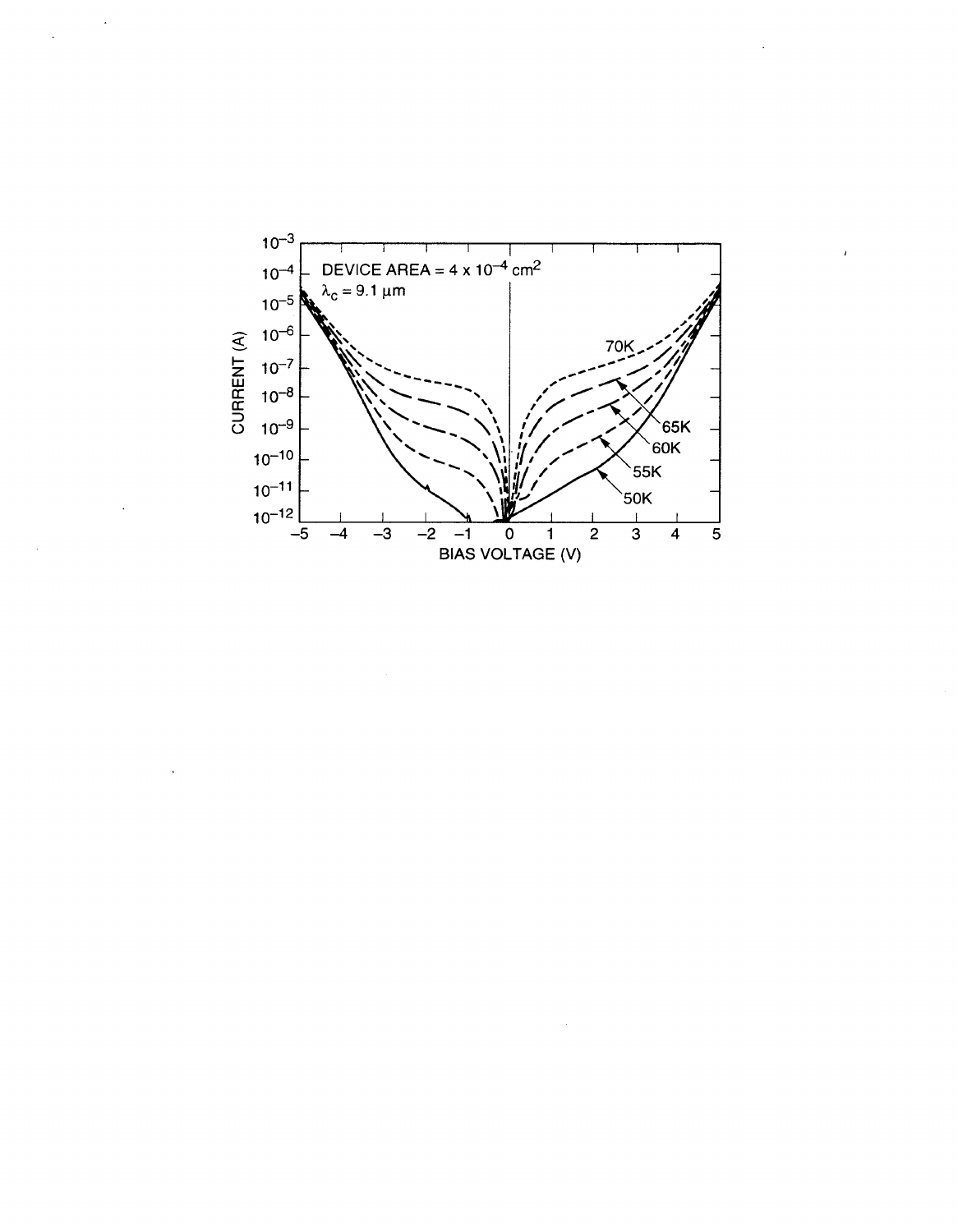<span id="page-13-0"></span>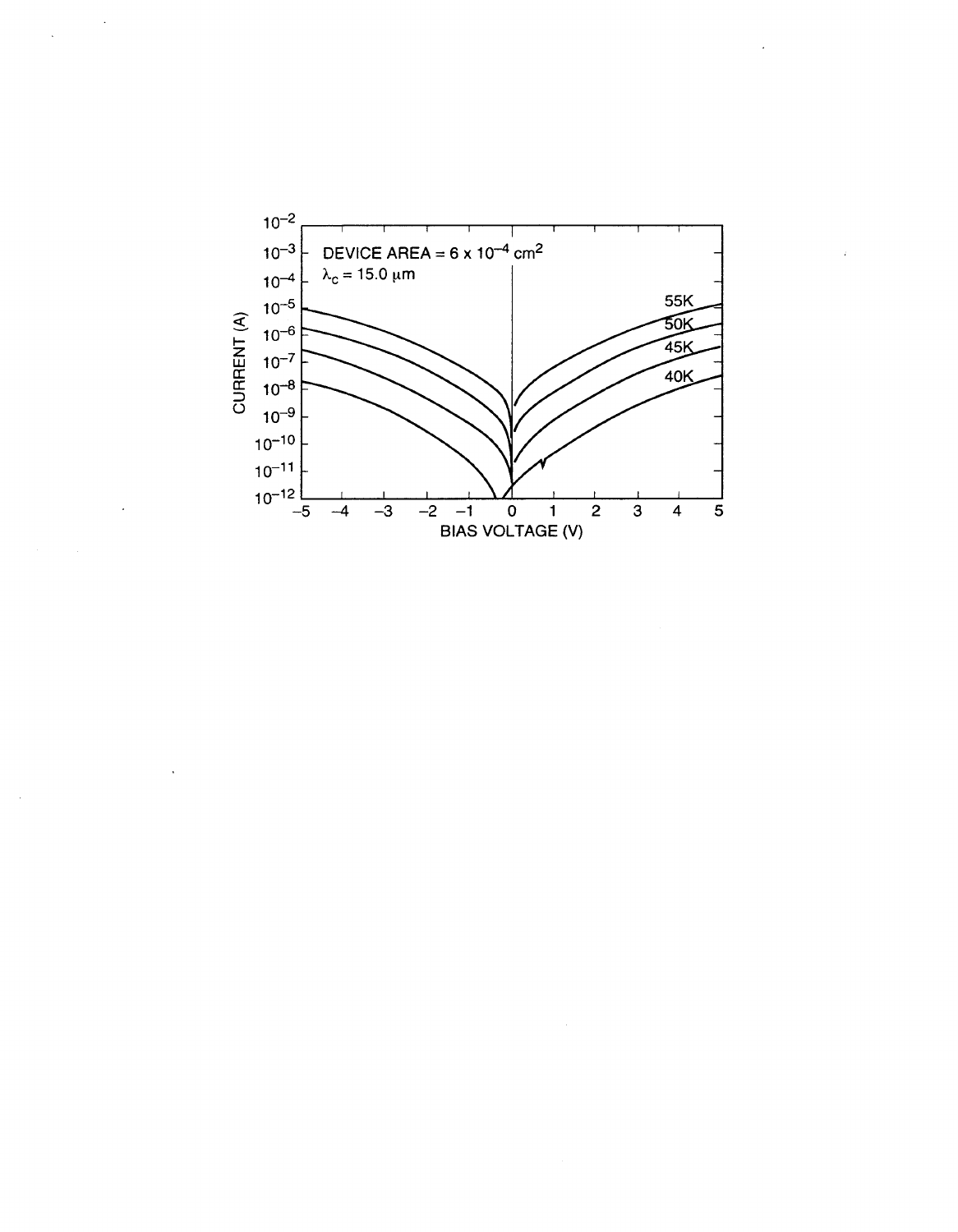

l,

 $\frac{1}{2}$ 

 $\ddot{\phantom{0}}$ 

 $\hat{\boldsymbol{\theta}}$ 

 $\mathcal{L}$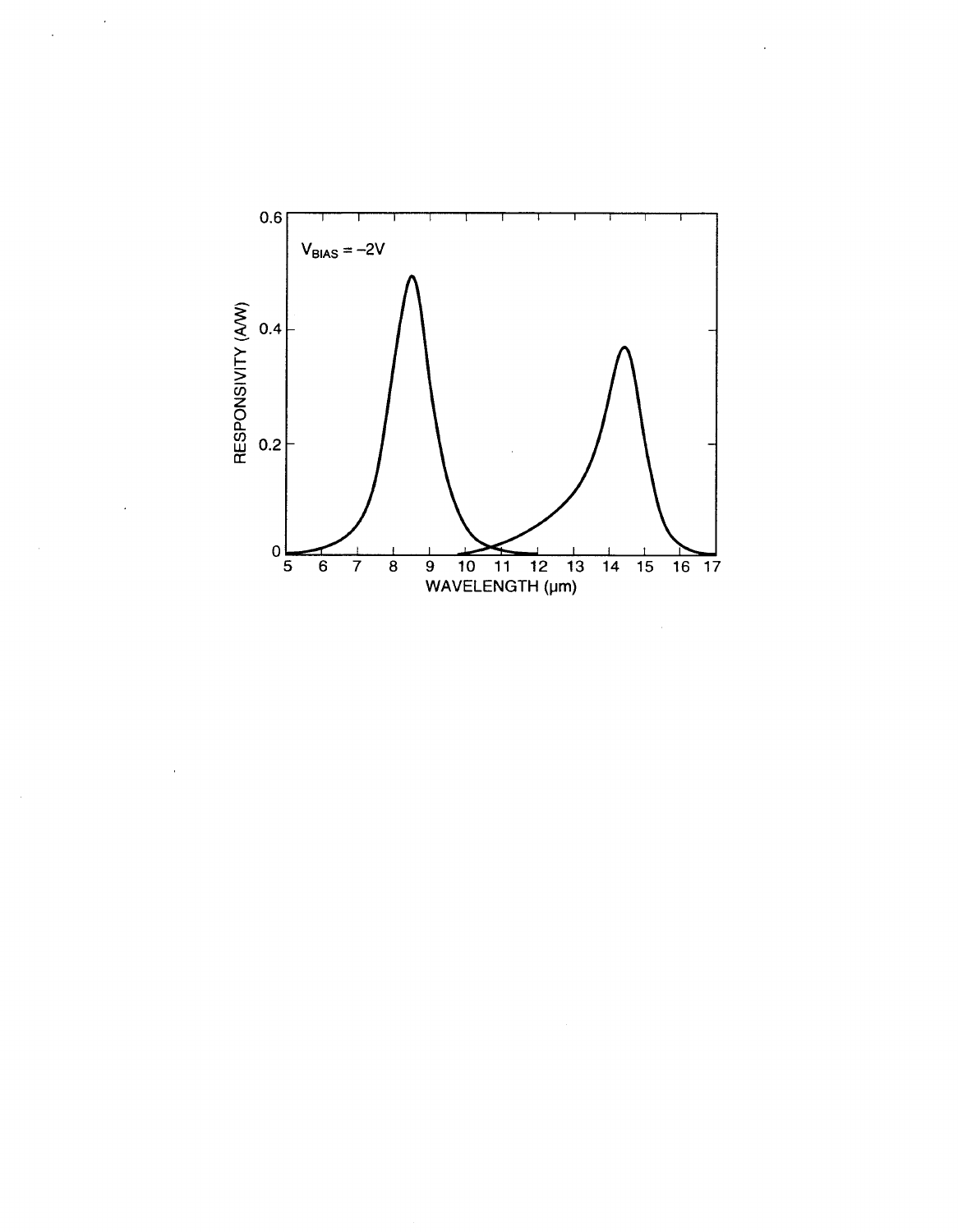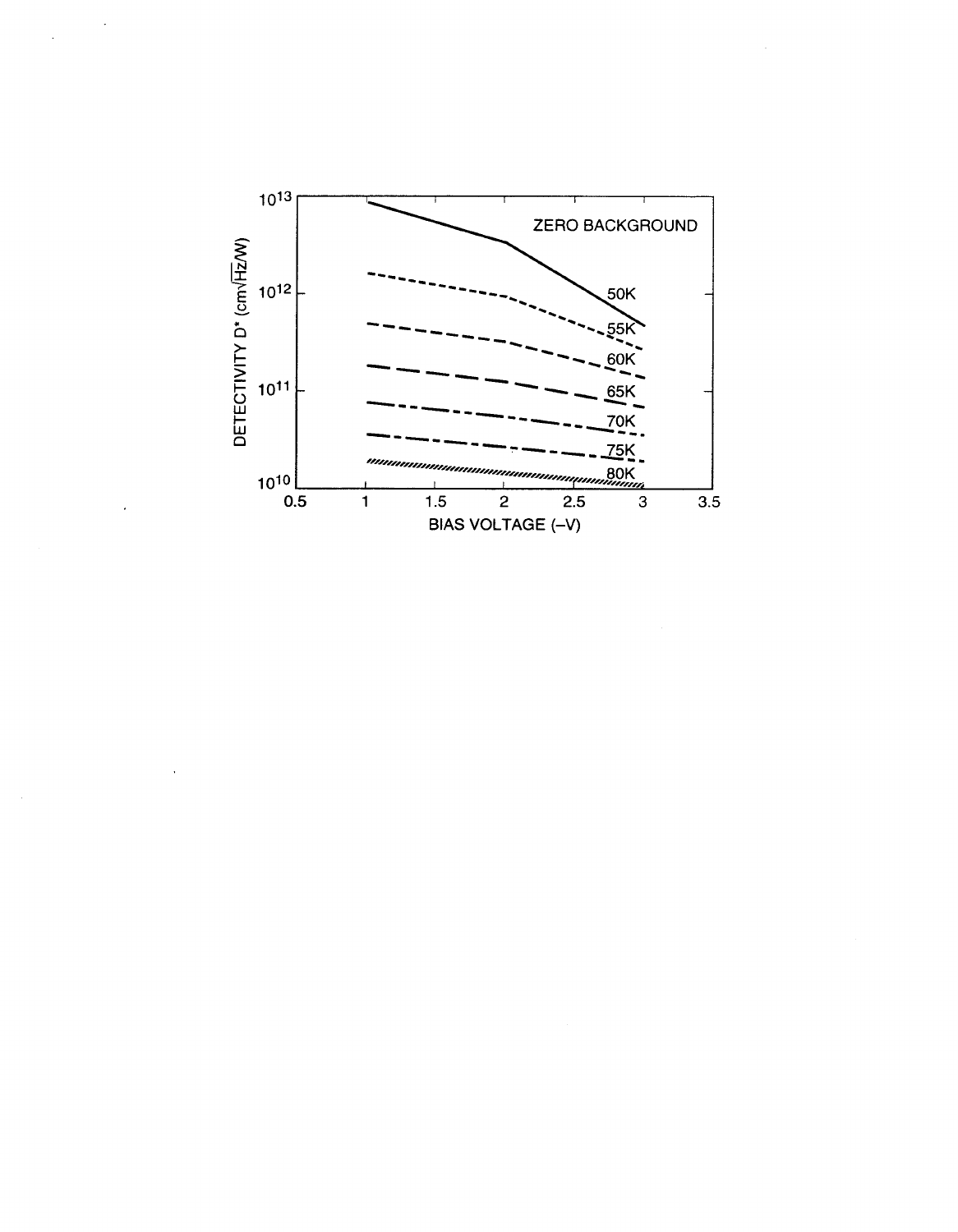

l,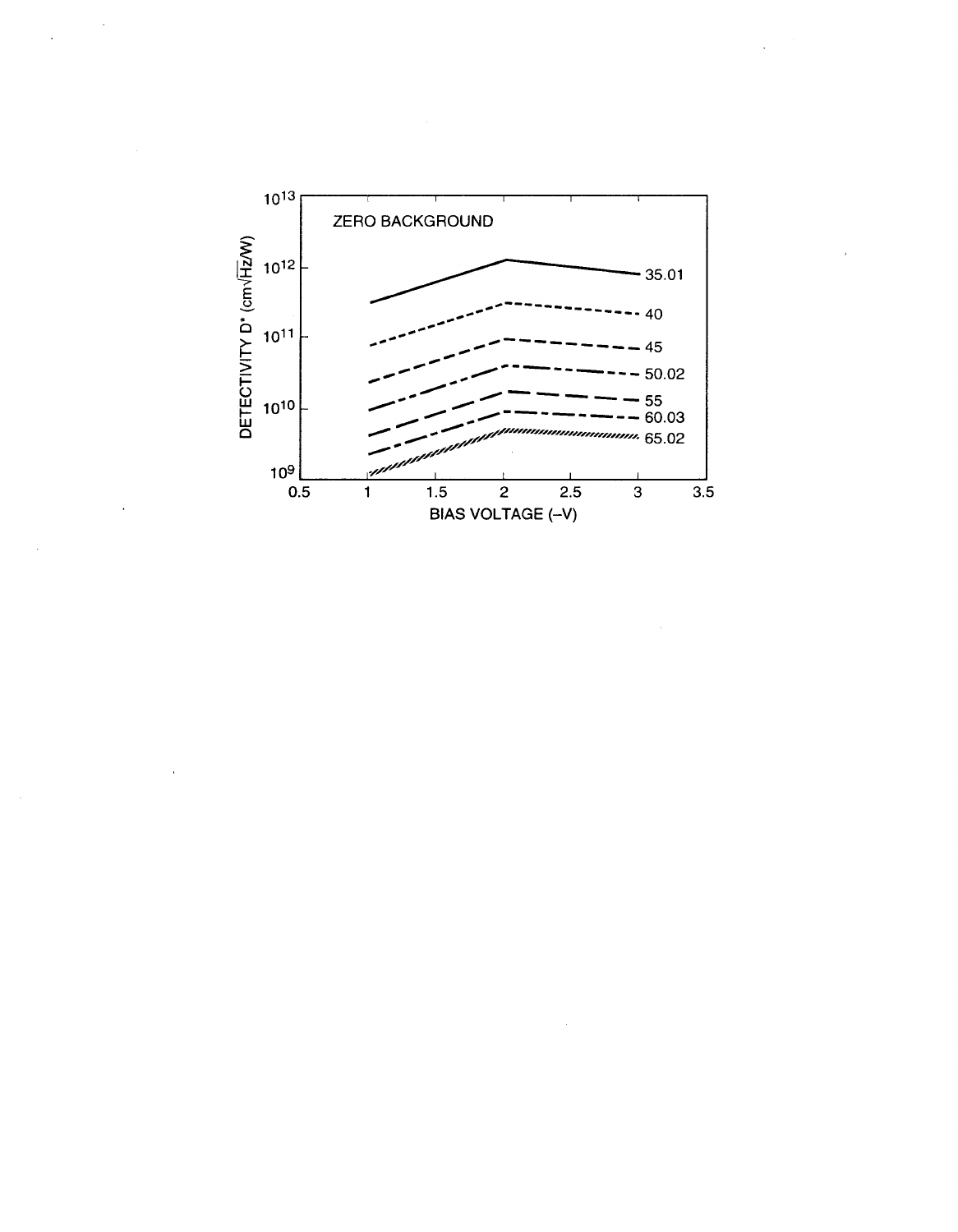

 $\ddot{\phantom{0}}$ 

 $\overline{ }$ 

 $\sim$ 

 $\bar{z}$ 

 $\ddot{\phantom{a}}$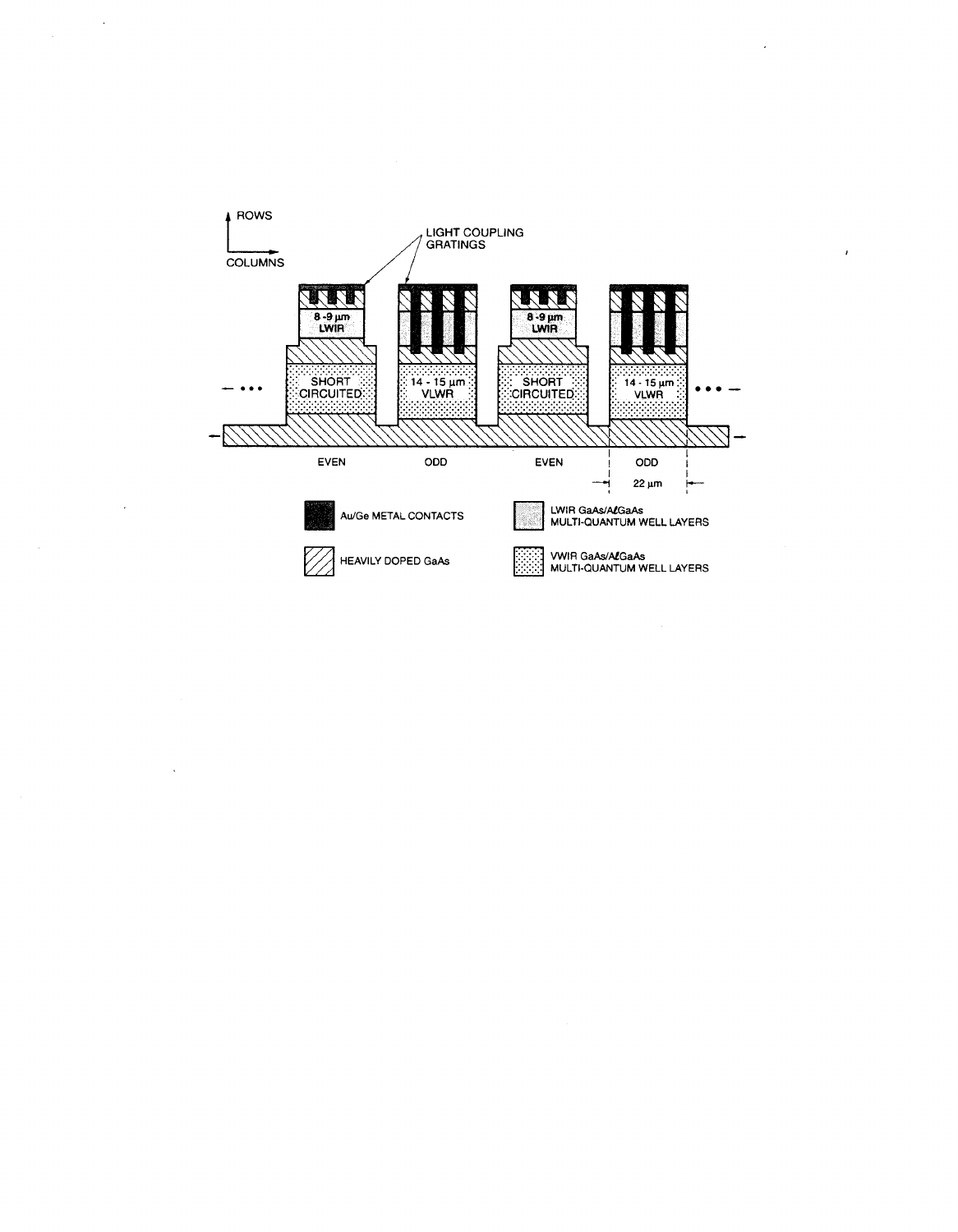

 $\ddot{\phantom{0}}$ 

 $\overline{10}$ 

<span id="page-18-0"></span> $\sim$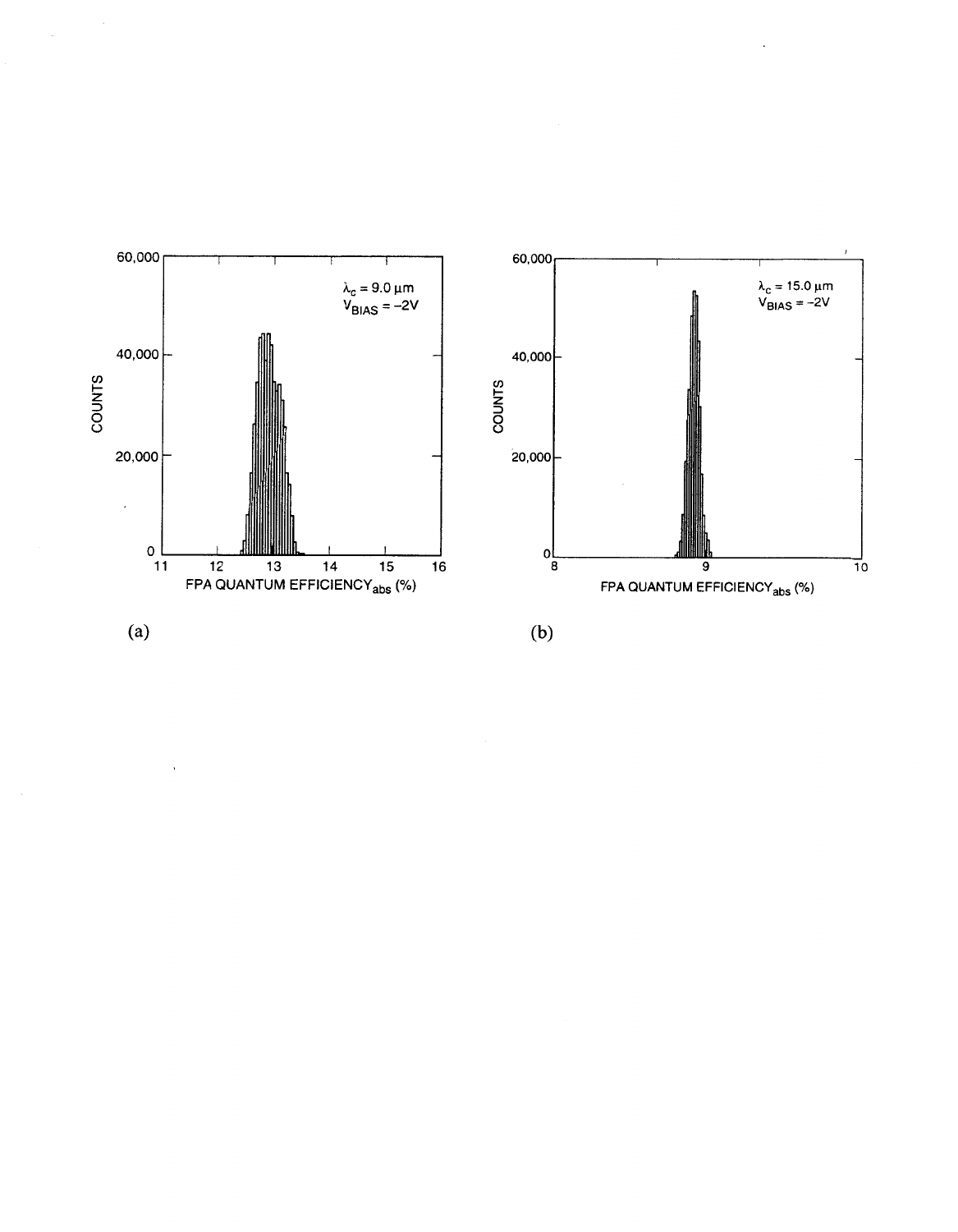





 $\ddot{\phantom{a}}$ 

 $(b)$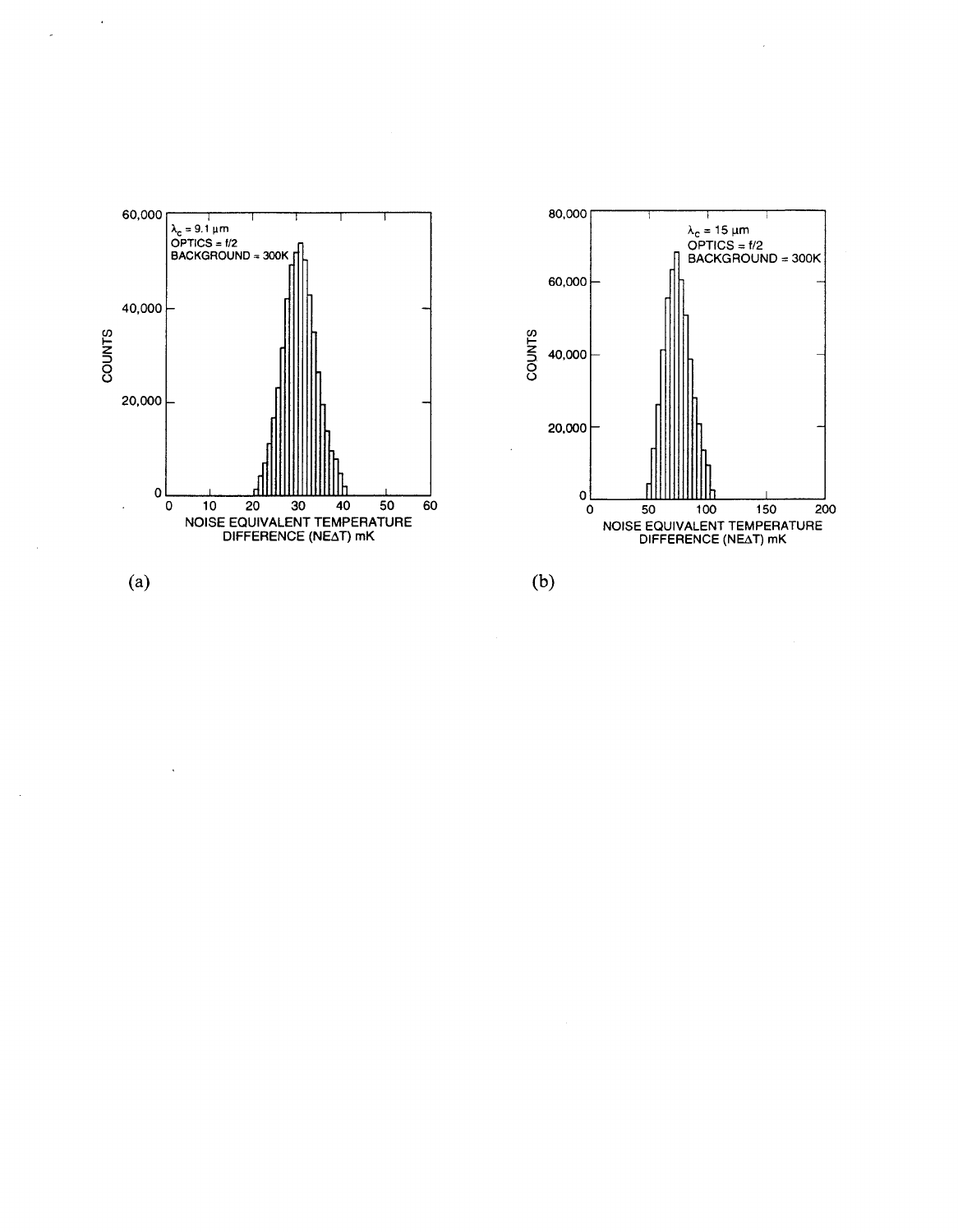



 $(a)$ 

 $(b)$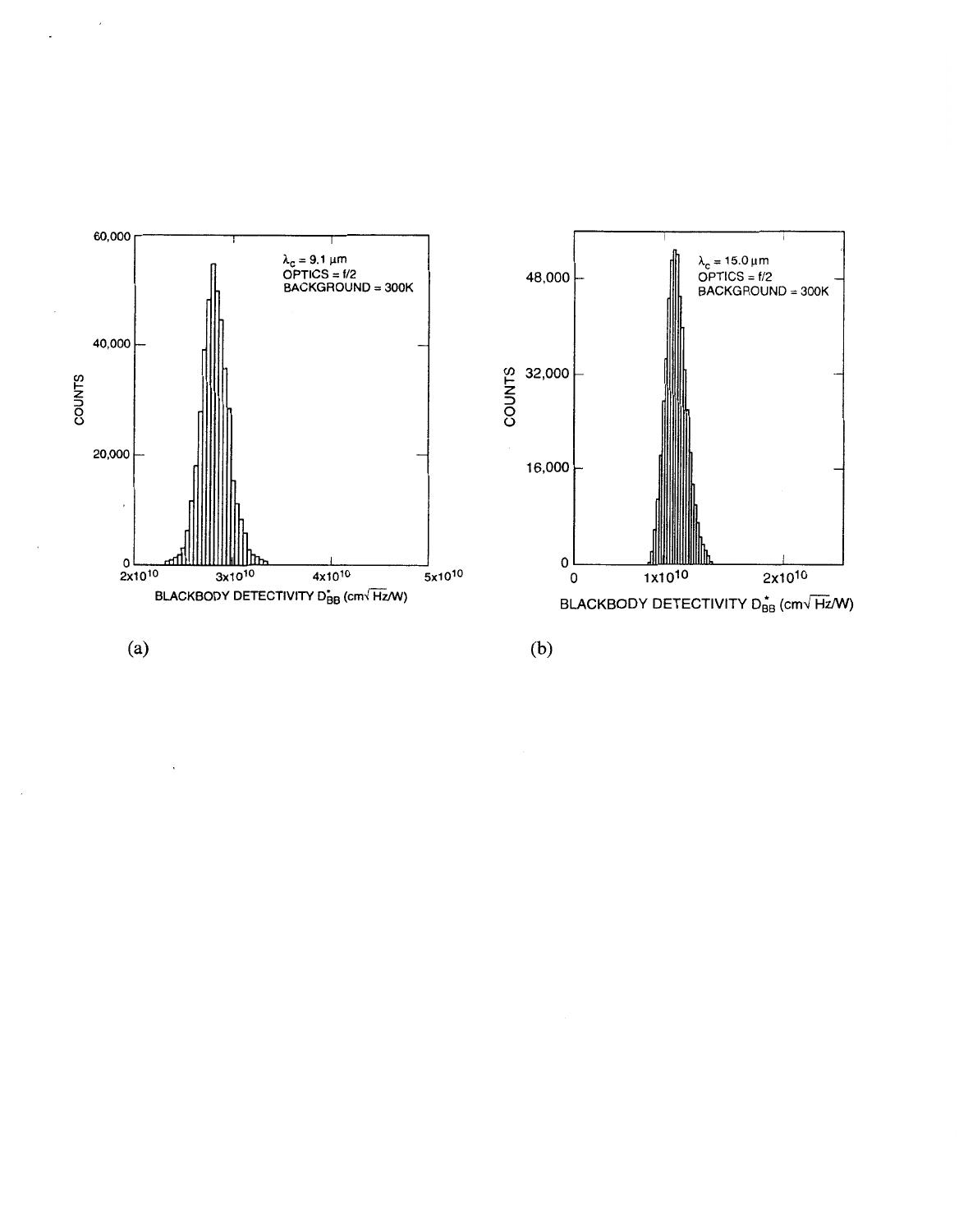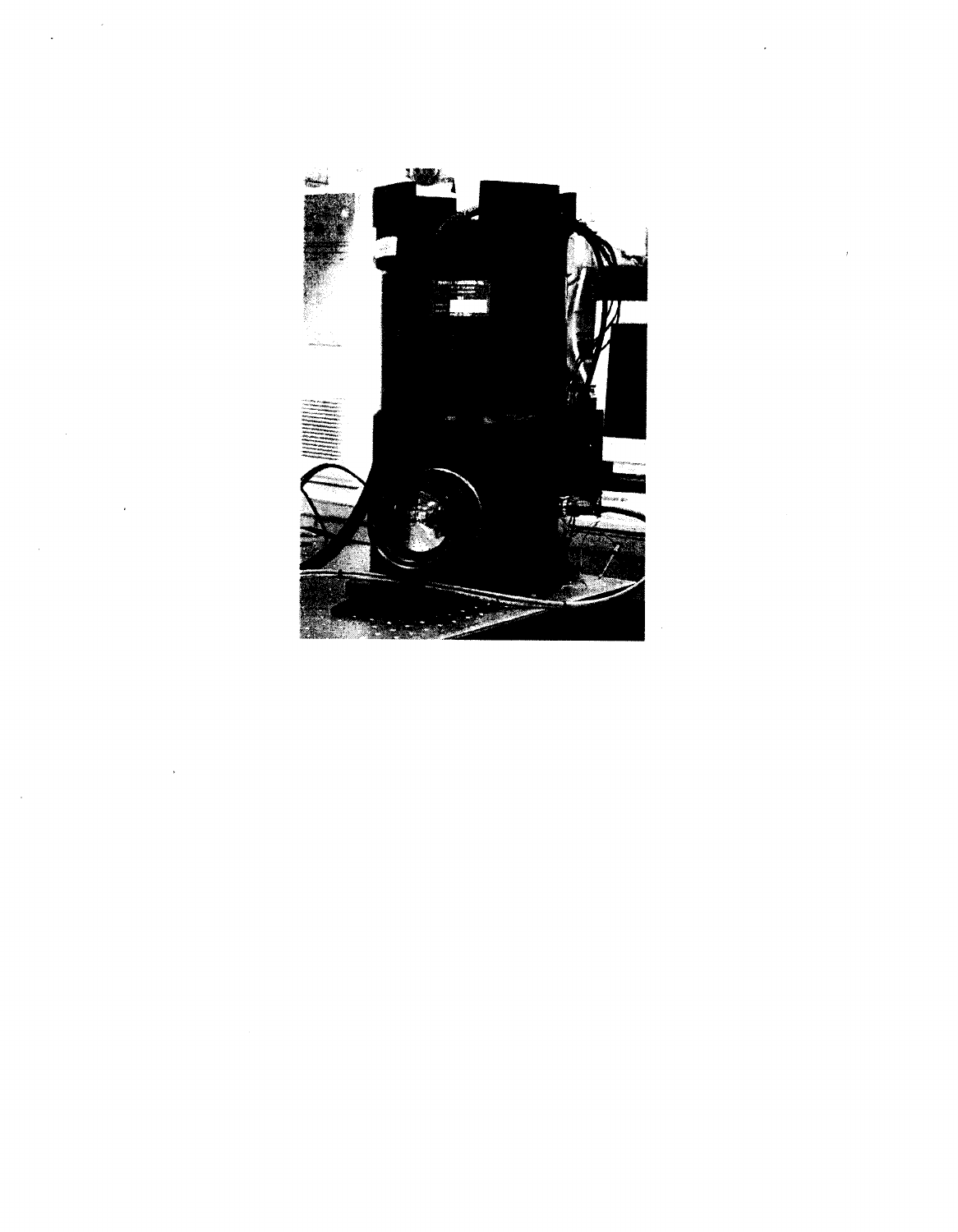